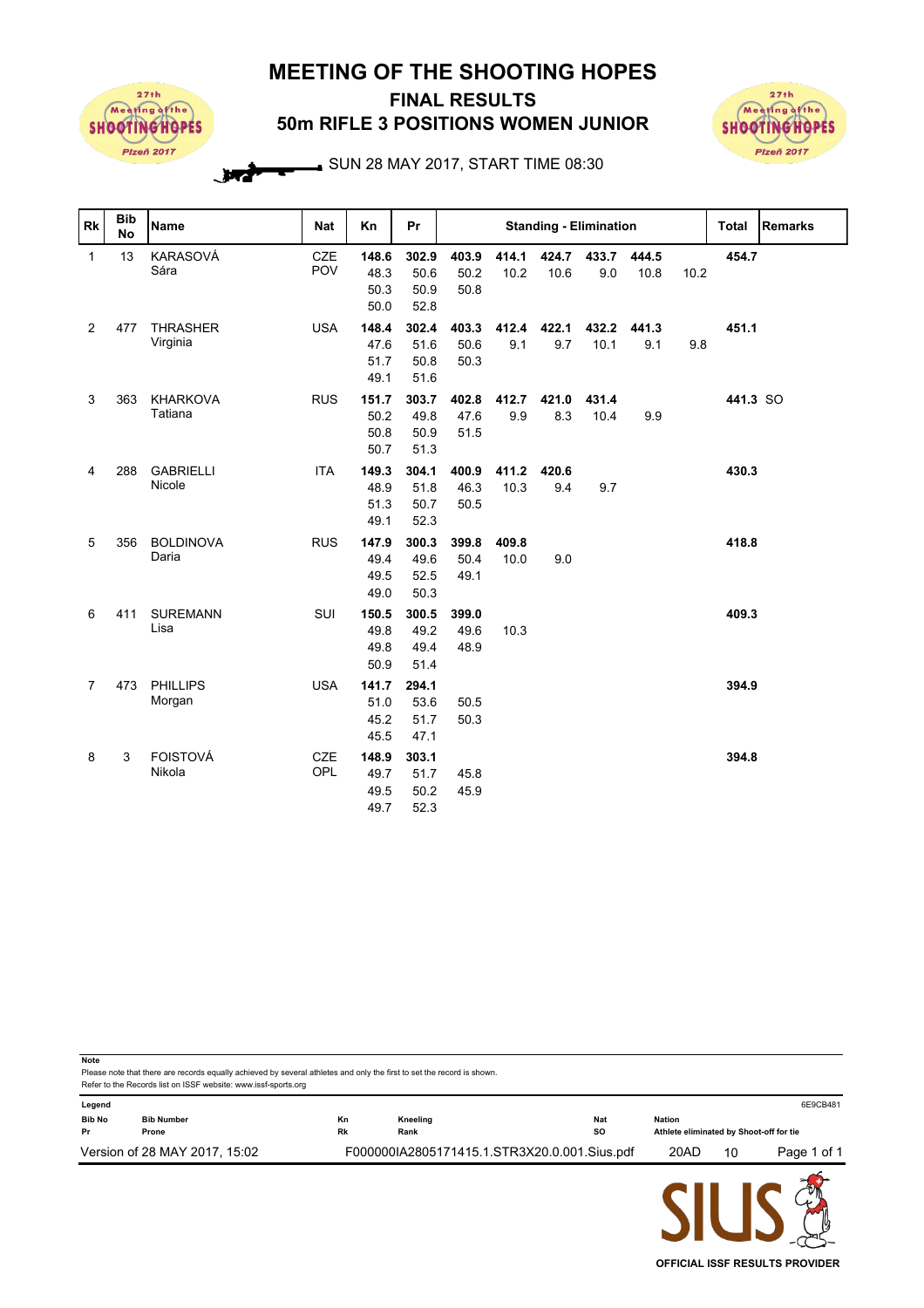**MEETING OF THE SHOOTING HOPES**



## **Qualification 50m RIFLE 3 POSITIONS WOMEN JUNIOR RESULTS**



SUN 28 MAY 2017, START TIME 08:30

| Rank FP |                | <b>Bib No Name</b> |                          | <b>Nation</b>  | <b>Position</b>   | <b>Series</b> |                | Sub          | Total   | <b>Remarks</b> |
|---------|----------------|--------------------|--------------------------|----------------|-------------------|---------------|----------------|--------------|---------|----------------|
|         |                |                    |                          |                |                   | 1             | $\overline{2}$ | <b>Total</b> |         |                |
|         | 115            | $\mathbf{3}$       | FOISTOVÁ Nikola          | <b>CZE OPL</b> | Kneeling          | 99            | 97             | 196          |         |                |
|         |                |                    |                          |                | Prone             | 100           | 100            | 200          |         |                |
|         |                |                    |                          |                | Standing          | 98            | 96             | 194          | 590-34x | QF             |
|         | 2 18           | 288                | <b>GABRIELLI Nicole</b>  | <b>ITA</b>     | Kneeling          | 97            | 99             | 196          |         |                |
|         |                |                    |                          |                | Prone             | 98            | 100            | 198          |         |                |
|         |                |                    |                          |                | Standing          | 93            | 98             | 191          | 585-30x | QF             |
|         | 3 60           | 13                 | KARASOVÁ Sára            | <b>CZE POV</b> | Kneeling          | 95            | 95             | 190          |         |                |
|         |                |                    |                          |                | Prone             | 100           | 99             | 199          |         |                |
|         |                |                    |                          |                | Standing          | 94            | 99             | 193          | 582-30x | QF             |
|         | 4 29           | 356                | <b>BOLDINOVA Daria</b>   | <b>RUS</b>     | Kneeling          | 93            | 97             | 190          |         |                |
|         |                |                    |                          |                | Prone             | 100           | 97             | 197          |         |                |
|         |                |                    |                          |                | Standing          | 97            | 97             | 194          | 581-31x | QF             |
|         | 5 5 5          | 477                | <b>THRASHER Virginia</b> | <b>USA</b>     | Kneeling          | 95            | 99             | 194          |         |                |
|         |                |                    |                          |                | Prone             | 99            | 100            | 199          |         |                |
|         |                |                    |                          |                | Standing          | 92            | 96             | 188          | 581-23x | QF             |
| 6       | 9              | 473                | PHILLIPS Morgan          | <b>USA</b>     | Kneeling          | 97            | 97             | 194          |         |                |
|         |                |                    |                          |                | Prone             | 97            | 98             | 195          |         |                |
|         |                |                    |                          |                | Standing          | 96            | 95             | 191          | 580-24x | QF             |
|         | 7 59           | 411                | <b>SUREMANN Lisa</b>     | SUI            | Kneeling          | 94            | 96             | 190          |         |                |
|         |                |                    |                          |                | Prone             | 100           | 98             | 198          |         |                |
|         |                |                    |                          |                | Standing          | 96            | 96             | 192          | 580-23x | QF             |
|         |                |                    |                          |                |                   |               |                |              |         |                |
| 8       | $\overline{7}$ | 363                | KHARKOVA Tatiana         | <b>RUS</b>     | Kneeling<br>Prone | 95<br>100     | 95<br>99       | 190<br>199   |         |                |
|         |                |                    |                          |                | Standing          | 95            | 96             | 191          | 580-23x | QF             |
|         |                |                    |                          |                |                   |               |                |              |         |                |
|         | 9 36           | 152                | <b>BORDET Jade</b>       | <b>FRA</b>     | Kneeling          | 96            | 93             | 189          |         |                |
|         |                |                    |                          |                | Prone<br>Standing | 99<br>97      | 98<br>96       | 197<br>193   | 579-23x |                |
|         |                |                    |                          |                |                   |               |                |              |         |                |
|         | 10 26          | 357                | EFIMOVA Olga             | <b>RUS</b>     | Kneeling          | 96            | 95             | 191          |         |                |
|         |                |                    |                          |                | Prone             | 98            | 99             | 197          |         |                |
|         |                |                    |                          |                | Standing          | 95            | 96             | 191          | 579-22x |                |
|         | 11 19          | 11                 | BRABCOVÁ Karolína        | <b>CZE MAN</b> | Kneeling          | 97            | 97             | 194          |         |                |
|         |                |                    |                          |                | Prone             | 99            | 99             | 198          |         |                |
|         |                |                    |                          |                | Standing          | 95            | 91             | 186          | 578-26x |                |
|         | 12 62          | 362                | <b>IVANOVA Maria</b>     | <b>RUS</b>     | Kneeling          | 98            | 94             | 192          |         |                |
|         |                |                    |                          |                | Prone             | 99            | 99             | 198          |         |                |
|         |                |                    |                          |                | Standing          | 95            | 93             | 188          | 578-23x |                |
|         | 13 49          | 476                | <b>STITH Emily</b>       | <b>USA</b>     | Kneeling          | 95            | 96             | 191          |         |                |
|         |                |                    |                          |                | Prone             | 98            | 98             | 196          |         |                |
|         |                |                    |                          |                | Standing          | 96            | 95             | 191          | 578-22x |                |
|         | 14 12          | 451                | ILINA Anna               | <b>UKR</b>     | Kneeling          | 96            | 94             | 190          |         |                |
|         |                |                    |                          |                | Prone             | 100           | 99             | 199          |         |                |
|         |                |                    |                          |                | Standing          | 96            | 92             | 188          | 577-23x |                |

Version of 28 MAY 2017, 13:00  $Q0000001A2805170830.1.STR3X20.0.001.pdf$   $10$  Page 1 of 8

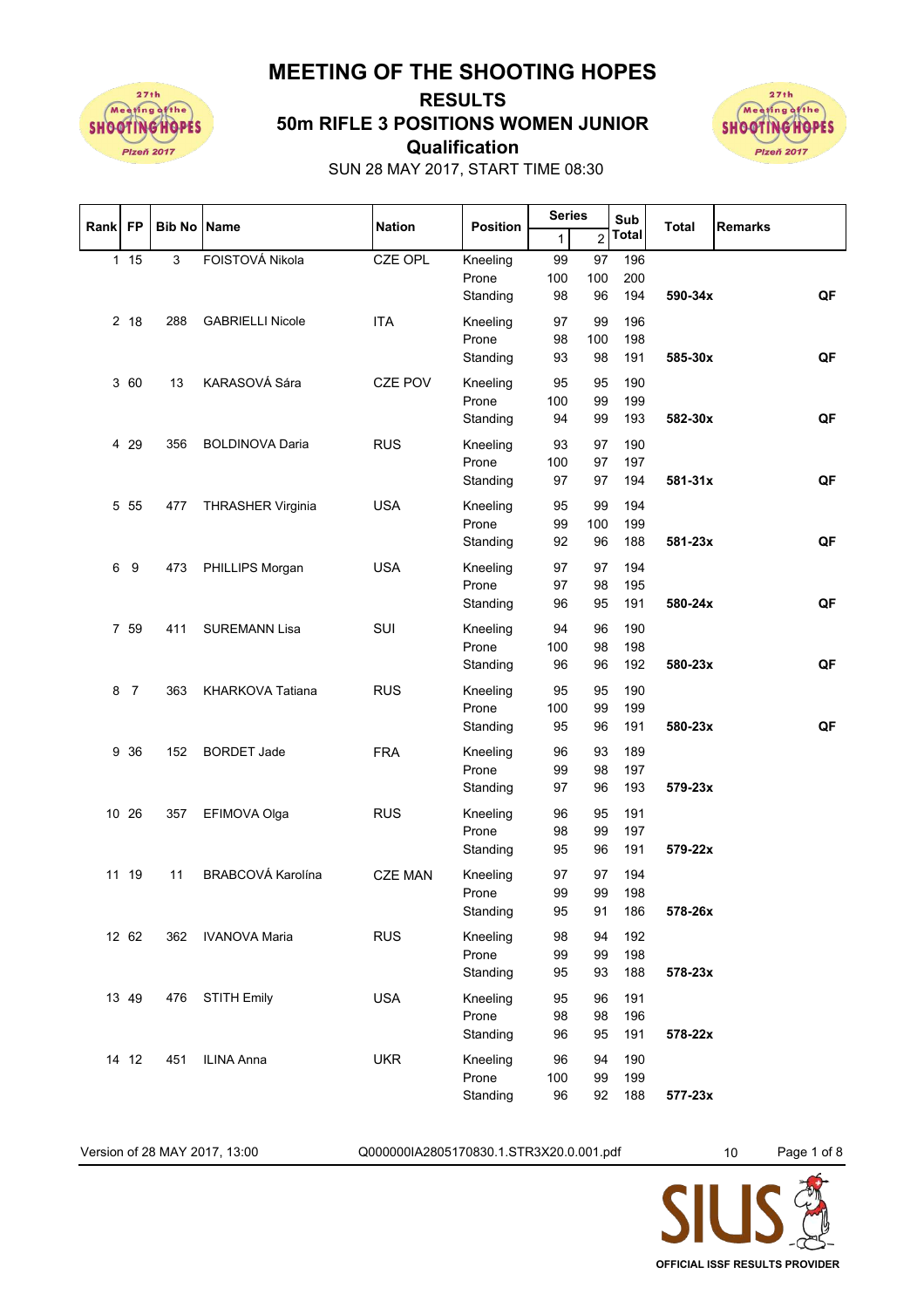| <b>FP</b><br><b>Rank</b> |       | <b>Bib No Name</b> |                         | <b>Nation</b>    | <b>Position</b>   | <b>Series</b> |                | Sub        | <b>Total</b> | <b>Remarks</b> |
|--------------------------|-------|--------------------|-------------------------|------------------|-------------------|---------------|----------------|------------|--------------|----------------|
|                          |       |                    |                         |                  |                   | 1             | $\overline{2}$ | Total      |              |                |
|                          | 15 19 | 402                | <b>HITZ Sarina</b>      | SUI              | Kneeling          | 96            | 97             | 193        |              |                |
|                          |       |                    |                         |                  | Prone<br>Standing | 100<br>94     | 96<br>94       | 196<br>188 | $577 - 21x$  |                |
|                          |       |                    |                         |                  |                   |               |                |            |              |                |
|                          | 16 54 | 340                | SZUTKO Aleksandra       | POL              | Kneeling          | 94            | 98             | 192        |              |                |
|                          |       |                    |                         |                  | Prone<br>Standing | 98<br>97      | 97<br>92       | 195<br>189 | 576-23x      |                |
|                          |       |                    |                         |                  |                   |               |                |            |              |                |
|                          | 17 33 | 341                | ZAPARUCHA Aleksandra    | POL              | Kneeling<br>Prone | 94<br>98      | 95<br>98       | 189<br>196 |              |                |
|                          |       |                    |                         |                  | Standing          | 94            | 97             | 191        | 576-22x      |                |
|                          | 18 44 | 410                | STARK Franziska         | SUI              | Kneeling          | 95            | 97             | 192        |              |                |
|                          |       |                    |                         |                  | Prone             | 98            | 98             | 196        |              |                |
|                          |       |                    |                         |                  | Standing          | 93            | 94             | 187        | 575-27x      |                |
|                          | 19 23 | 370                | STARTSEVA Ekaterina     | <b>RUS</b>       | Kneeling          | 93            | 97             | 190        |              |                |
|                          |       |                    |                         |                  | Prone             | 99            | 100            | 199        |              |                |
|                          |       |                    |                         |                  | Standing          | 92            | 94             | 186        | 575-25x      |                |
|                          | 20 24 | $\mathbf{1}$       | BARTONÍČKOVÁ Vlasta     | <b>CZE OPL</b>   | Kneeling          | 97            | 97             | 194        |              |                |
|                          |       |                    |                         |                  | Prone             | 96            | 99             | 195        |              |                |
|                          |       |                    |                         |                  | Standing          | 92            | 94             | 186        | 575-23x      |                |
|                          | 21 25 | 130                | JANDOVÁ Šárka           | <b>CZE PRAHA</b> | Kneeling          | 97            | 94             | 191        |              |                |
|                          |       |                    |                         |                  | Prone             | 98            | 99             | 197        |              |                |
|                          |       |                    |                         |                  | Standing          | 94            | 93             | 187        | $575 - 21x$  |                |
|                          | 22 31 | 239                | <b>TOMA Dorina</b>      | <b>HUN</b>       | Kneeling          | 95            | 93             | 188        |              |                |
|                          |       |                    |                         |                  | Prone             | 99            | 97             | 196        |              |                |
|                          |       |                    |                         |                  | Standing          | 95            | 95             | 190        | 574-26x      |                |
|                          | 23 28 | 23                 | KOKOŠKOVÁ Daniela       | <b>CZE DUK</b>   | Kneeling          | 97            | 91             | 188        |              |                |
|                          |       |                    |                         |                  | Prone             | 99            | 98             | 197        |              |                |
|                          |       |                    |                         |                  | Standing          | 93            | 96             | 189        | 574-22x      |                |
|                          | 24 50 | 400                | CALUORI Valentina       | SUI              | Kneeling          | 100           | 96             | 196        |              |                |
|                          |       |                    |                         |                  | Prone             | 98            | 97             | 195        |              |                |
|                          |       |                    |                         |                  | Standing          | 90            | 93             | 183        | 574-20x      |                |
|                          | 25 59 | 218                | <b>GÁSPÁR Lalita</b>    | <b>HUN</b>       | Kneeling          | 95            | 97             | 192        |              |                |
|                          |       |                    |                         |                  | Prone<br>Standing | 99<br>93      | 99<br>91       | 198<br>184 | 574-19x      |                |
|                          |       |                    |                         |                  |                   |               |                |            |              |                |
|                          | 26 17 | 471                | LUTZ Casey              | <b>USA</b>       | Kneeling<br>Prone | 94<br>98      | 94<br>95       | 188<br>193 |              |                |
|                          |       |                    |                         |                  | Standing          | 97            | 95             | 192        | 573-24x      |                |
|                          | 27 63 | 315                | <b>BUCZEK Klaudia</b>   | POL              | Kneeling          | 96            | 96             | 192        |              |                |
|                          |       |                    |                         |                  | Prone             | 99            | 96             | 195        |              |                |
|                          |       |                    |                         |                  | Standing          | 95            | 91             | 186        | 573-24x      |                |
|                          | 28 2  | 60                 | DZEHTSIARENKA Iryna     | <b>BLR</b>       | Kneeling          | 96            | 96             | 192        |              |                |
|                          |       |                    |                         |                  | Prone             | 97            | 99             | 196        |              |                |
|                          |       |                    |                         |                  | Standing          | 92            | 93             | 185        | 573-22x      |                |
|                          | 29 51 | 88                 | <b>URBAS Amadea</b>     | CRO              | Kneeling          | 97            | 96             | 193        |              |                |
|                          |       |                    |                         |                  | Prone             | 98            | 100            | 198        |              |                |
|                          |       |                    |                         |                  | Standing          | 90            | 92             | 182        | 573-21x      |                |
|                          | 30 64 | 89                 | <b>VUKADIN Danijela</b> | <b>CRO</b>       | Kneeling          | 97            | 90             | 187        |              |                |
|                          |       |                    |                         |                  | Prone             | 95            | 99             | 194        |              |                |
|                          |       |                    |                         |                  | Standing          | 96            | 96             | 192        | 573-19x      |                |

Version of 28 MAY 2017, 13:00 Q000000IA2805170830.1.STR3X20.0.001.pdf 10 Page 2 of 8

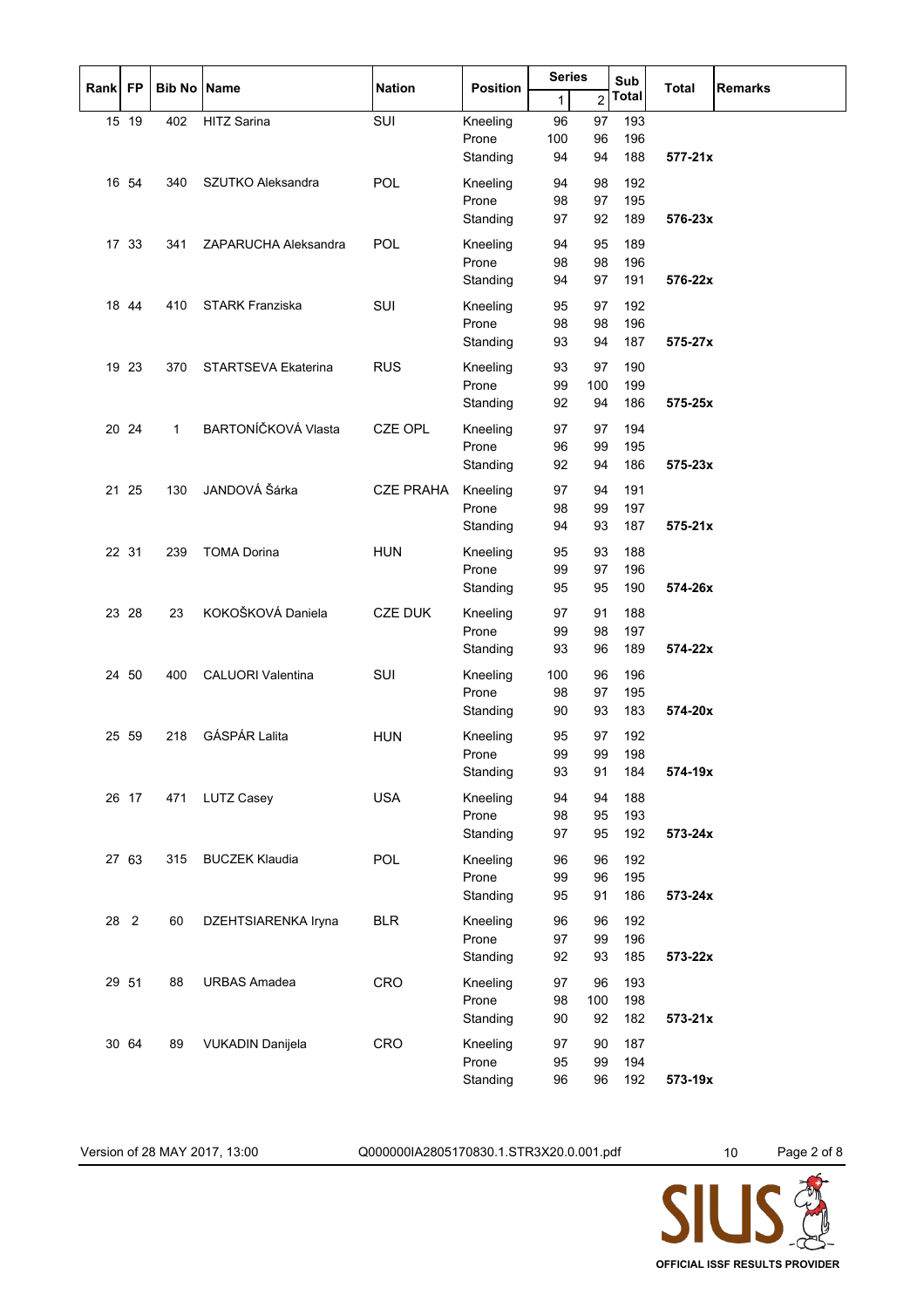| Rank FP |                |     | <b>Bib No Name</b>      | <b>Nation</b>  | <b>Position</b>   | <b>Series</b> |                | Sub          | <b>Total</b> | <b>Remarks</b> |
|---------|----------------|-----|-------------------------|----------------|-------------------|---------------|----------------|--------------|--------------|----------------|
|         |                |     |                         |                |                   | 1             | $\overline{c}$ | <b>Total</b> |              |                |
|         | 31 27          | 158 | <b>GASSER Anne</b>      | <b>FRA</b>     | Kneeling          | 92            | 95             | 187          |              |                |
|         |                |     |                         |                | Prone             | 98            | 100            | 198          |              |                |
|         |                |     |                         |                | Standing          | 94            | 94             | 188          | 573-19x      |                |
|         | 32 54          | 414 | <b>ZÜGER Muriel</b>     | SUI            | Kneeling          | 94            | 97             | 191          |              |                |
|         |                |     |                         |                | Prone             | 100           | 97             | 197          |              |                |
|         |                |     |                         |                | Standing          | 88            | 96             | 184          | 572-24x      |                |
|         | 33 24          | 385 | AKIFOVIČ Ana            | <b>SRB</b>     | Kneeling          | 95            | 96             | 191          |              |                |
|         |                |     |                         |                | Prone             | 97            | 96             | 193          |              |                |
|         |                |     |                         |                | Standing          | 91            | 97             | 188          | 572-16x      |                |
|         | 34 20          | 273 | MARIA Seira Joe         | <b>IND</b>     | Kneeling          | 98            | 94             | 192          |              |                |
|         |                |     |                         |                | Prone             | 96            | 98             | 194          |              |                |
|         |                |     |                         |                | Standing          | 93            | 92             | 185          | 571-23x      |                |
|         | 35 33          | 117 | ŠTEFÁNKOVÁ Kateřina     | <b>CZE</b>     | Kneeling          | 95            | 97             | 192          |              |                |
|         |                |     |                         | <b>OSTRAVA</b> | Prone             | 98            | 98             | 196          |              |                |
|         |                |     |                         |                | Standing          | 94            | 89             | 183          | 571-22x      |                |
|         |                |     |                         |                |                   |               |                |              |              |                |
|         | 36 13          | 43  | KÖCK Rebecca            | <b>AUT</b>     | Kneeling          | 96            | 94             | 190          |              |                |
|         |                |     |                         |                | Prone<br>Standing | 98<br>94      | 98<br>91       | 196<br>185   | 571-20x      |                |
|         |                |     |                         |                |                   |               |                |              |              |                |
|         | 37 37          | 319 | <b>GRZYBOWSKA Julia</b> | <b>POL</b>     | Kneeling          | 96            | 97             | 193          |              |                |
|         |                |     |                         |                | Prone             | 98            | 97             | 195          |              |                |
|         |                |     |                         |                | Standing          | 89            | 94             | 183          | 571-19x      |                |
| 38      | $\overline{7}$ | 51  | <b>WAIBEL Sheileen</b>  | <b>AUT</b>     | Kneeling          | 94            | 95             | 189          |              |                |
|         |                |     |                         |                | Prone             | 99            | 97             | 196          |              |                |
|         |                |     |                         |                | Standing          | 95            | 91             | 186          | 571-19x      |                |
|         | 39 35          | 20  | JANKOVÁ Michaela        | <b>CZE DUK</b> | Kneeling          | 95            | 92             | 187          |              |                |
|         |                |     |                         |                | Prone             | 99            | 97             | 196          |              |                |
|         |                |     |                         |                | Standing          | 95            | 93             | 188          | 571-16x      |                |
|         | 40 42          | 429 | KOLÁROVSKÁ Klaudia      | <b>SVK</b>     | Kneeling          | 96            | 92             | 188          |              |                |
|         |                |     |                         |                | Prone             | 95            | 98             | 193          |              |                |
|         |                |     |                         |                | Standing          | 95            | 95             | 190          | 571-15x      |                |
|         | 41 45          | 377 | LAZAR Lia               | <b>SLO</b>     | Kneeling          | 94            | 98             | 192          |              |                |
|         |                |     |                         |                | Prone             | 94            | 99             | 193          |              |                |
|         |                |     |                         |                | Standing          | 90            | 95             | 185          | 570-21x      |                |
|         | 42 40          | 67  | PRANKO Uladzislava      | <b>BLR</b>     | Kneeling          | 95            | 94             | 189          |              |                |
|         |                |     |                         |                | Prone             | 96            | 100            | 196          |              |                |
|         |                |     |                         |                | Standing          | 94            | 91             | 185          | 570-20x      |                |
|         | 43 49          | 392 | KOLAREVIČ Marija        | SRB            | Kneeling          | 92            | 95             | 187          |              |                |
|         |                |     |                         |                | Prone             | 97            | 97             | 194          |              |                |
|         |                |     |                         |                | Standing          | 94            | 95             | 189          | 570-19x      |                |
|         | 44 39          | 226 | KOZMA Nikoletta         | <b>HUN</b>     | Kneeling          | 96            | 94             | 190          |              |                |
|         |                |     |                         |                | Prone             | 99            | 94             | 193          |              |                |
|         |                |     |                         |                | Standing          | 96            | 90             | 186          | 569-20x      |                |
| 45      | 4              | 41  | HASELSBERGER Carmen     | <b>AUT</b>     | Kneeling          | 91            | 95             | 186          |              |                |
|         |                |     |                         |                | Prone             | 98            | 98             | 196          |              |                |
|         |                |     |                         |                | Standing          | 93            | 94             | 187          | 569-19x      |                |
|         | 46 40          | 387 | ARMUŠ Nevena            | <b>SRB</b>     | Kneeling          | 92            | 96             | 188          |              |                |
|         |                |     |                         |                | Prone             | 100           | 96             | 196          |              |                |
|         |                |     |                         |                | Standing          | 92            | 93             | 185          | 569-18x      |                |

Version of 28 MAY 2017, 13:00 Q000000IA2805170830.1.STR3X20.0.001.pdf 10 Page 3 of 8

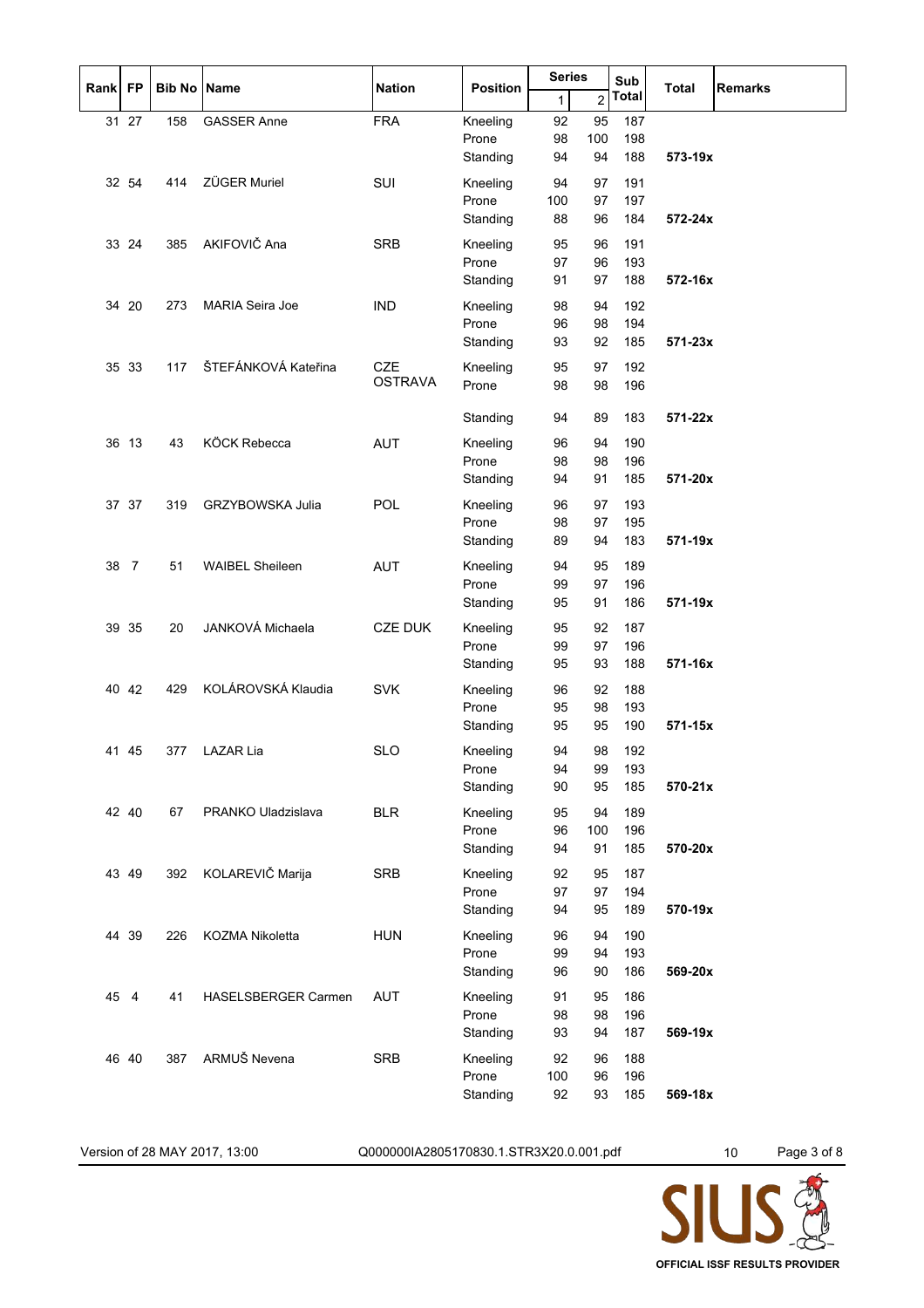| Rank FP |       | <b>Bib No Name</b> |                               | <b>Nation</b>    | <b>Position</b> | <b>Series</b> |                | Sub<br><b>Total</b> |         | <b>Remarks</b> |
|---------|-------|--------------------|-------------------------------|------------------|-----------------|---------------|----------------|---------------------|---------|----------------|
|         |       |                    |                               |                  |                 | $\mathbf{1}$  | $\overline{c}$ | <b>Total</b>        |         |                |
|         | 47 51 | 138                | <b>GRUNDSOE Stephanie</b>     | <b>DEN</b>       | Kneeling        | 94            | 90             | 184                 |         |                |
|         |       |                    |                               |                  | Prone           | 97            | 97             | 194                 |         |                |
|         |       |                    |                               |                  | Standing        | 95            | 96             | 191                 | 569-16x |                |
|         | 48 42 | 373                | FEVŽER Katarina               | <b>SLO</b>       | Kneeling        | 96            | 95             | 191                 |         |                |
|         |       |                    |                               |                  | Prone           | 98            | 99             | 197                 |         |                |
|         |       |                    |                               |                  | Standing        | 89            | 92             | 181                 | 569-16x |                |
|         | 49 52 | 21                 | KAILOVA Michaela              | <b>CZE MAN</b>   | Kneeling        | 93            | 91             | 184                 |         |                |
|         |       |                    |                               |                  | Prone           | 99            | 98             | 197                 |         |                |
|         |       |                    |                               |                  | Standing        | 93            | 94             | 187                 | 568-24x |                |
|         | 50 13 | 294                | <b>SCIPPA Francessa</b>       | <b>ITA</b>       | Kneeling        | 94            | 94             | 188                 |         |                |
|         |       |                    |                               |                  | Prone           | 96            | 98             | 194                 |         |                |
|         |       |                    |                               |                  | Standing        | 92            | 94             | 186                 | 568-18x |                |
|         | 51 56 | 461                | SUKHORUKOVA Viktorija         | <b>UKR</b>       | Kneeling        | 94            | 95             | 189                 |         |                |
|         |       |                    |                               |                  | Prone           | 99            | 97             | 196                 |         |                |
|         |       |                    |                               |                  | Standing        | 92            | 91             | 183                 | 568-18x |                |
|         | 52 4  | 293                | OSEGUERA Roijas Andrea        | <b>ITA</b>       | Kneeling        | 98            | 92             | 190                 |         |                |
|         |       |                    |                               |                  | Prone           | 95            | 97             | 192                 |         |                |
|         |       |                    |                               |                  | Standing        | 96            | 90             | 186                 | 568-17x |                |
|         | 53 32 | 393                | <b>MALIC Marija</b>           | <b>SRB</b>       | Kneeling        | 92            | 98             | 190                 |         |                |
|         |       |                    |                               |                  | Prone           | 98            | 93             | 191                 |         |                |
|         |       |                    |                               |                  | Standing        | 91            | 96             | 187                 | 568-16x |                |
|         | 54 21 | 133                | MICHÁLKOVÁ Kateřina           | <b>CZE PRAHA</b> | Kneeling        | 95            | 92             | 187                 |         |                |
|         |       |                    |                               |                  | Prone           | 99            | 96             | 195                 |         |                |
|         |       |                    |                               |                  | Standing        | 93            | 93             | 186                 | 568-13x |                |
|         | 55 41 | 18                 | HAJŠMANOVÁ Eva                | <b>CZE DUK</b>   | Kneeling        | 92            | 98             | 190                 |         |                |
|         |       |                    |                               |                  | Prone           | 96            | 96             | 192                 |         |                |
|         |       |                    |                               |                  | Standing        | 97            | 88             | 185                 | 567-24x |                |
| 56      | 6     | 440                | OLŠAVSKÁ Ivana                | <b>SVK</b>       | Kneeling        | 94            | 94             | 188                 |         |                |
|         |       |                    |                               |                  | Prone           | 99            | 99             | 198                 |         |                |
|         |       |                    |                               |                  | Standing        | 96            | 85             | 181                 | 567-22x |                |
|         | 57 43 | 165                | NIEWADA Inés                  | <b>FRA</b>       | Kneeling        | 91            | 93             | 184                 |         |                |
|         |       |                    |                               |                  | Prone           | 98            | 99             | 197                 |         |                |
|         |       |                    |                               |                  | Standing        | 93            | 93             | 186                 | 567-20x |                |
| 58      | 6     | 115                | PROCHÁZKOVÁ Kateřina          | <b>CZE</b>       | Kneeling        | 94            | 93             | 187                 |         |                |
|         |       |                    |                               | <b>OSTRAVA</b>   | Prone           | 96            | 99             | 195                 |         |                |
|         |       |                    |                               |                  |                 |               |                |                     |         |                |
|         |       |                    |                               |                  | Standing        | 94            | 91             | 185                 | 567-17x |                |
|         | 59 55 | 403                | <b>LEONE Chiara</b>           | SUI              | Kneeling        | 89            | 97             | 186                 |         |                |
|         |       |                    |                               |                  | Prone           | 96            | 94             | 190                 |         |                |
|         |       |                    |                               |                  | Standing        | 94            | 97             | 191                 | 567-16x |                |
|         | 60 46 | 46                 | <b>PRIBITZER Marlene</b>      | <b>AUT</b>       | Kneeling        | 93            | 90             | 183                 |         |                |
|         |       |                    |                               |                  | Prone           | 96            | 98             | 194                 |         |                |
|         |       |                    |                               |                  | Standing        | 96            | 94             | 190                 | 567-14x |                |
|         | 61 61 | 283                | SHINDE Yashika Vishwajeet IND |                  | Kneeling        | 95            | 91             | 186                 |         |                |
|         |       |                    |                               |                  | Prone           | 97            | 98             | 195                 |         |                |
|         |       |                    |                               |                  | Standing        | 94            | 91             | 185                 | 566-21x |                |
| 62 3    |       | 455                | KOVAL Vladyslava              | <b>UKR</b>       | Kneeling        | 91            | 97             | 188                 |         |                |
|         |       |                    |                               |                  | Prone           | 99            | 97             | 196                 |         |                |
|         |       |                    |                               |                  | Standing        | 93            | 89             | 182                 | 566-21x |                |

Version of 28 MAY 2017, 13:00 Q000000IA2805170830.1.STR3X20.0.001.pdf 10 Page 4 of 8

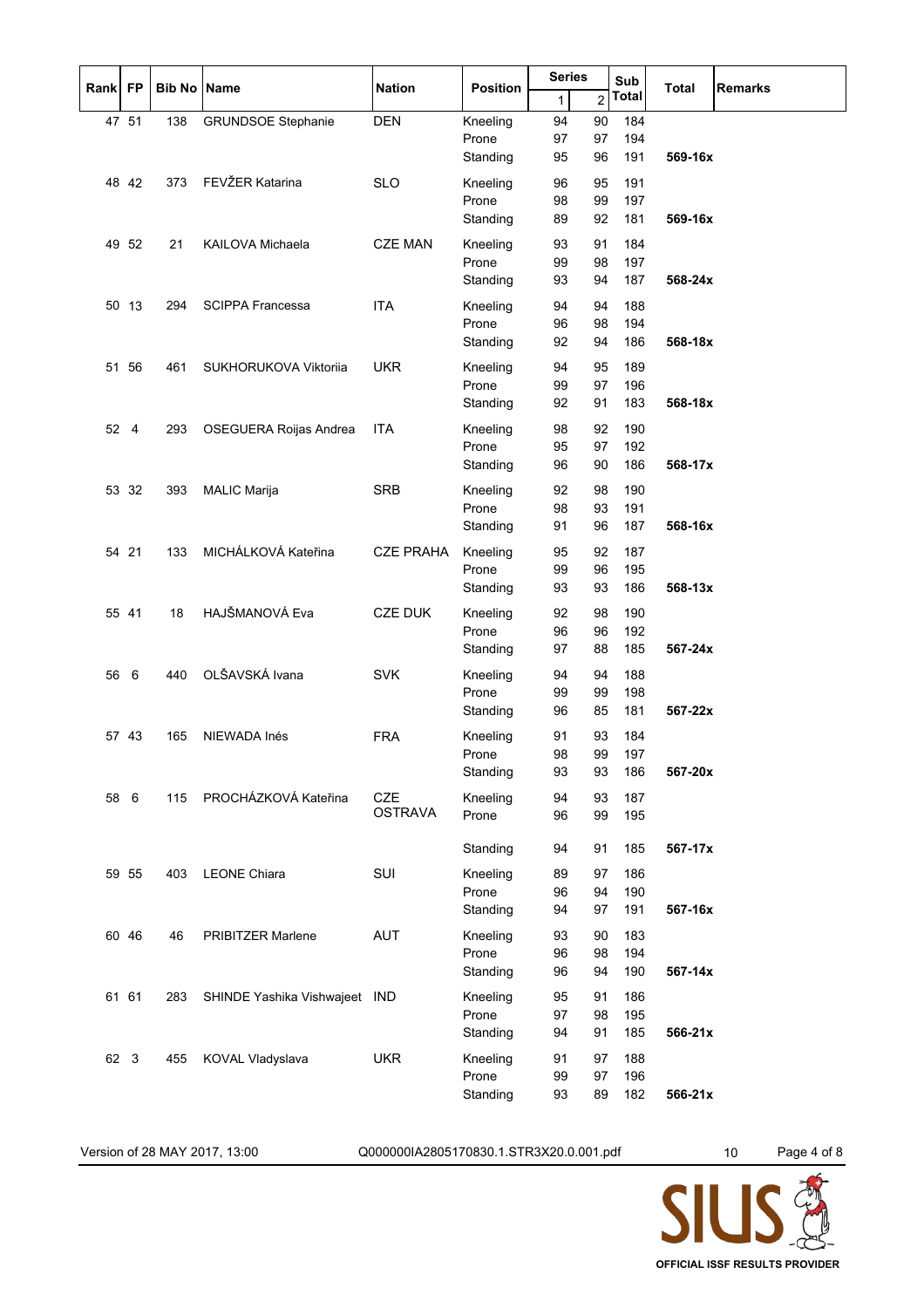| Rank | <b>FP</b> | <b>Bib No Name</b> |                           | <b>Nation</b>  | <b>Position</b>   | <b>Series</b> |          | Sub          | <b>Total</b> | <b>Remarks</b> |
|------|-----------|--------------------|---------------------------|----------------|-------------------|---------------|----------|--------------|--------------|----------------|
|      |           |                    |                           |                |                   | $\mathbf{1}$  | 2        | <b>Total</b> |              |                |
|      | 63 38     | 388                | <b>BANJAC Tatjana</b>     | <b>SRB</b>     | Kneeling          | 93            | 94       | 187          |              |                |
|      |           |                    |                           |                | Prone             | 97            | 96       | 193          | 566-19x      |                |
|      |           |                    |                           |                | Standing          | 92            | 94       | 186          |              |                |
|      | 64 18     | 394                | MARIČ Ivana               | <b>SRB</b>     | Kneeling          | 92            | 92       | 184          |              |                |
|      |           |                    |                           |                | Prone<br>Standing | 99<br>93      | 94<br>96 | 193<br>189   | 566-17x      |                |
|      |           |                    |                           |                |                   |               |          |              |              |                |
|      | 65 53     | 391                | JOVIČ Jovana              | <b>SRB</b>     | Kneeling<br>Prone | 93<br>99      | 93<br>95 | 186<br>194   |              |                |
|      |           |                    |                           |                | Standing          | 92            | 94       | 186          | 566-15x      |                |
|      | 66 48     | 272                | <b>MAHANT Prasiddhi</b>   | <b>IND</b>     | Kneeling          | 95            | 94       | 189          |              |                |
|      |           |                    |                           |                | Prone             | 96            | 95       | 191          |              |                |
|      |           |                    |                           |                | Standing          | 93            | 93       | 186          | 566-12x      |                |
|      | 67 10     | 45                 | MÜLLER Victoria           | <b>AUT</b>     | Kneeling          | 92            | 92       | 184          |              |                |
|      |           |                    |                           |                | Prone             | 98            | 98       | 196          |              |                |
|      |           |                    |                           |                | Standing          | 95            | 90       | 185          | 565-14x      |                |
|      | 68 47     | 291                | <b>LUCIANI Alessandra</b> | <b>ITA</b>     | Kneeling          | 95            | 93       | 188          |              |                |
|      |           |                    |                           |                | Prone             | 96            | 93       | 189          |              |                |
|      |           |                    |                           |                | Standing          | 92            | 96       | 188          | 565-13x      |                |
|      | 69 43     | 316                | <b>BYKOWSKA Weronika</b>  | POL            | Kneeling          | 94            | 95       | 189          |              |                |
|      |           |                    |                           |                | Prone             | 98            | 99       | 197          |              |                |
|      |           |                    |                           |                | Standing          | 88            | 91       | 179          | 565-12x      |                |
|      | 70 22     | 9                  | HELEŠICOVÁ Barbora        | <b>CZE SLB</b> | Kneeling          | 95            | 93       | 188          |              |                |
|      |           |                    |                           |                | Prone             | 94            | 98       | 192          |              |                |
|      |           |                    |                           |                | Standing          | 91            | 94       | 185          | 565-10x      |                |
|      | 71 10     | 317                | <b>CYBULSKA Marta</b>     | POL            | Kneeling          | 95            | 93       | 188          |              |                |
|      |           |                    |                           |                | Prone<br>Standing | 95<br>92      | 95<br>94 | 190<br>186   | 564-20x      |                |
|      |           |                    |                           |                |                   |               |          |              |              |                |
| 72   | 5         | 397                | ZAVISIC Marija            | <b>SRB</b>     | Kneeling<br>Prone | 91<br>97      | 95<br>97 | 186<br>194   |              |                |
|      |           |                    |                           |                | Standing          | 90            | 94       | 184          | 564-17x      |                |
|      | 73 37     | 73                 | <b>ZAITSAVA Palina</b>    | <b>BLR</b>     | Kneeling          | 95            | 94       | 189          |              |                |
|      |           |                    |                           |                | Prone             | 95            | 95       | 190          |              |                |
|      |           |                    |                           |                | Standing          | 93            | 92       | 185          | 564-16x      |                |
|      | 74 14     | 416                | BENÍKOVÁ Diana            | <b>SVK</b>     | Kneeling          | 97            | 92       | 189          |              |                |
|      |           |                    |                           |                | Prone             | 99            | 94       | 193          |              |                |
|      |           |                    |                           |                | Standing          | 91            | 91       | 182          | 564-15x      |                |
|      | 75 16     | 350                | <b>STOIE Cristina</b>     | <b>ROU</b>     | Kneeling          | 92            | 97       | 189          |              |                |
|      |           |                    |                           |                | Prone             | 95            | 98       | 193          |              |                |
|      |           |                    |                           |                | Standing          | 92            | 89       | 181          | 563-20x      |                |
|      | 76 2      | 28                 | THURNWALDOVÁ Sabina       | <b>CZE DUK</b> | Kneeling          | 90            | 88       | 178          |              |                |
|      |           |                    |                           |                | Prone             | 97            | 99       | 196          |              |                |
|      |           |                    |                           |                | Standing          | 92            | 97       | 189          | 563-17x      |                |
|      | 77 23     | 338                | SOBCZYK Roksana           | POL            | Kneeling          | 90            | 89       | 179          |              |                |
|      |           |                    |                           |                | Prone<br>Standing | 97<br>96      | 96<br>95 | 193<br>191   | 563-17x      |                |
|      |           |                    |                           |                |                   |               |          |              |              |                |
|      | 78 25     | 431                | KYSELOVA Miroslava        | <b>SVK</b>     | Kneeling<br>Prone | 92<br>97      | 95<br>96 | 187<br>193   |              |                |
|      |           |                    |                           |                | Standing          | 89            | 94       | 183          | 563-14x      |                |
|      |           |                    |                           |                |                   |               |          |              |              |                |

Version of 28 MAY 2017, 13:00 Q000000IA2805170830.1.STR3X20.0.001.pdf 10 Page 5 of 8

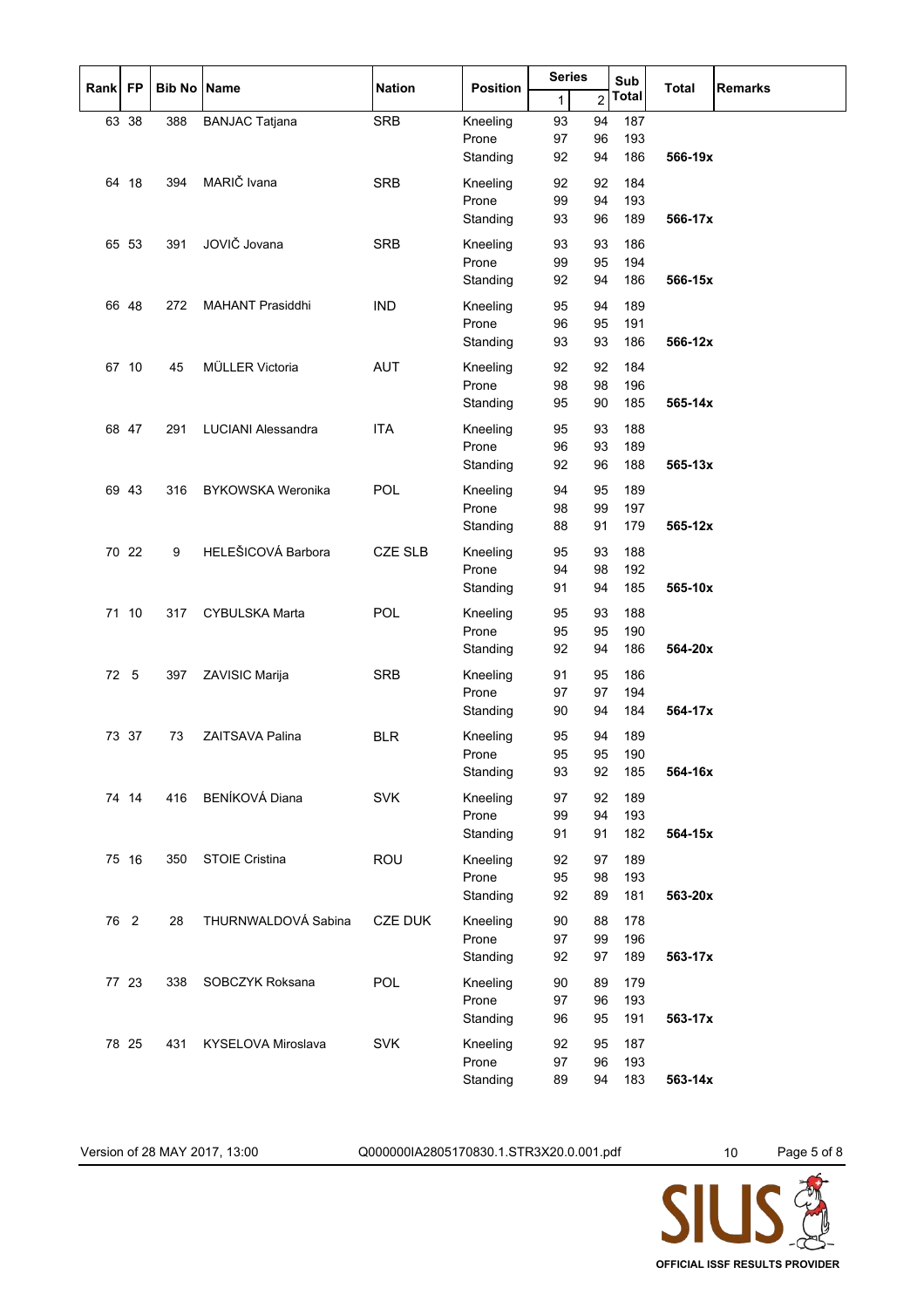| Rank | <b>FP</b>    | <b>Bib No Name</b> |                             | <b>Nation</b>   | <b>Position</b>   | <b>Series</b> |          | Sub          | <b>Total</b> | <b>Remarks</b> |
|------|--------------|--------------------|-----------------------------|-----------------|-------------------|---------------|----------|--------------|--------------|----------------|
|      |              |                    |                             |                 |                   | $\mathbf{1}$  | 2        | <b>Total</b> |              |                |
|      | 79 31        | $72\,$             | <b>ULIDA Sofiya</b>         | $BLR$           | Kneeling<br>Prone | 92<br>98      | 95<br>95 | 187<br>193   |              |                |
|      |              |                    |                             |                 | Standing          | 90            | 93       | 183          | 563-14x      |                |
| 80   | 8            | 281                | SAKSENA Shreya              | <b>IND</b>      | Kneeling          | 92            | 94       | 186          |              |                |
|      |              |                    |                             |                 | Prone<br>Standing | 96<br>92      | 98<br>90 | 194<br>182   | 562-20x      |                |
|      | 81 41        | 40                 | <b>FOELZER Verona</b>       | <b>AUT STEI</b> | Kneeling          | 94            | 93       | 187          |              |                |
|      |              |                    |                             |                 | Prone<br>Standing | 96<br>92      | 97<br>90 | 193<br>182   | 562-18x      |                |
|      | 82 12        | 97                 | SLOVÁČKOVÁ Eva              | <b>CZE BRNO</b> | Kneeling          | 98            | 93       | 191          |              |                |
|      |              |                    |                             |                 | Prone             | 97            | 97       | 194          |              |                |
|      | 83 52        |                    |                             | <b>DEN</b>      | Standing          | 90<br>94      | 87<br>92 | 177<br>186   | 562-15x      |                |
|      |              | 146                | STEFFENSEN Signe            |                 | Kneeling<br>Prone | 97            | 93       | 190          |              |                |
|      |              |                    |                             |                 | Standing          | 90            | 95       | 185          | 561-18x      |                |
|      | 84 32        | 141                | <b>CHRISTENSEN Kristine</b> | <b>DEN</b>      | Kneeling          | 90            | 94       | 184          |              |                |
|      |              |                    |                             |                 | Prone             | 99            | 100      | 199          |              |                |
|      |              |                    |                             |                 | Standing          | 87            | 91       | 178          | 561-17x      |                |
| 85   | $\mathbf{3}$ | 144                | <b>NIELSEN Henriette</b>    | <b>DEN</b>      | Kneeling<br>Prone | 95            | 90       | 185          |              |                |
|      |              |                    |                             |                 | Standing          | 98<br>88      | 99<br>91 | 197<br>179   | 561-16x      |                |
|      | 86 60        | 325                | MAKOWSKA Patrycja           | POL             | Kneeling          | 96            | 99       | 195          |              |                |
|      |              |                    |                             |                 | Prone             | 98            | 92       | 190          |              |                |
|      |              |                    |                             |                 | Standing          | 88            | 88       | 176          | 561-14x      |                |
|      | 87 57        | 139                | <b>HERSKIND Christinna</b>  | <b>DEN</b>      | Kneeling<br>Prone | 92<br>97      | 94<br>96 | 186<br>193   |              |                |
|      |              |                    |                             |                 | Standing          | 88            | 93       | 181          | 560-19x      |                |
|      | 88 56        | 213                | <b>BAJOS Gitta</b>          | <b>HUN</b>      | Kneeling          | 89            | 90       | 179          |              |                |
|      |              |                    |                             |                 | Prone             | 97            | 96       | 193          |              |                |
|      | 89 16        | 95                 | OPLUŠTILOVÁ Marie           |                 | Standing          | 93            | 95       | 188          | 560-17x      |                |
|      |              |                    |                             | <b>CZE BRNO</b> | Kneeling<br>Prone | 94<br>98      | 94<br>97 | 188<br>195   |              |                |
|      |              |                    |                             |                 | Standing          | 88            | 89       | 177          | 560-12x      |                |
|      | 90 50        | 433                | MACHOVÁ Nina                | <b>SVK</b>      | Kneeling          | 98            | 95       | 193          |              |                |
|      |              |                    |                             |                 | Prone<br>Standing | 95<br>90      | 94<br>88 | 189<br>178   | 560-8x       |                |
|      | 91 22        | 215                | <b>DÉNES Eszter</b>         | <b>HUN</b>      | Kneeling          | 89            | 93       | 182          |              |                |
|      |              |                    |                             |                 | Prone             | 97            | 100      | 197          |              |                |
|      |              |                    |                             |                 | Standing          | 92            | 88       | 180          | 559-19x      |                |
|      | 92 11        | 221                | <b>HURAI Viktoria</b>       | <b>HUN</b>      | Kneeling          | 90            | 89       | 179          |              |                |
|      |              |                    |                             |                 | Prone<br>Standing | 95<br>96      | 96<br>93 | 191<br>189   | 559-18x      |                |
|      | 93 34        | 347                | <b>MANEA Adriana</b>        | <b>ROU</b>      | Kneeling          | 90            | 91       | 181          |              |                |
|      |              |                    |                             |                 | Prone             | 97            | 95       | 192          |              |                |
|      |              |                    |                             |                 | Standing          | 93            | 93       | 186          | 559-15x      |                |
|      | 94 38        | 382                | <b>SLAK Rebeka</b>          | <b>SLO</b>      | Kneeling          | 90            | 94       | 184          |              |                |
|      |              |                    |                             |                 | Prone<br>Standing | 96<br>90      | 98<br>91 | 194<br>181   | 559-15x      |                |
|      |              |                    |                             |                 |                   |               |          |              |              |                |

Version of 28 MAY 2017, 13:00 Q000000IA2805170830.1.STR3X20.0.001.pdf 10 Page 6 of 8

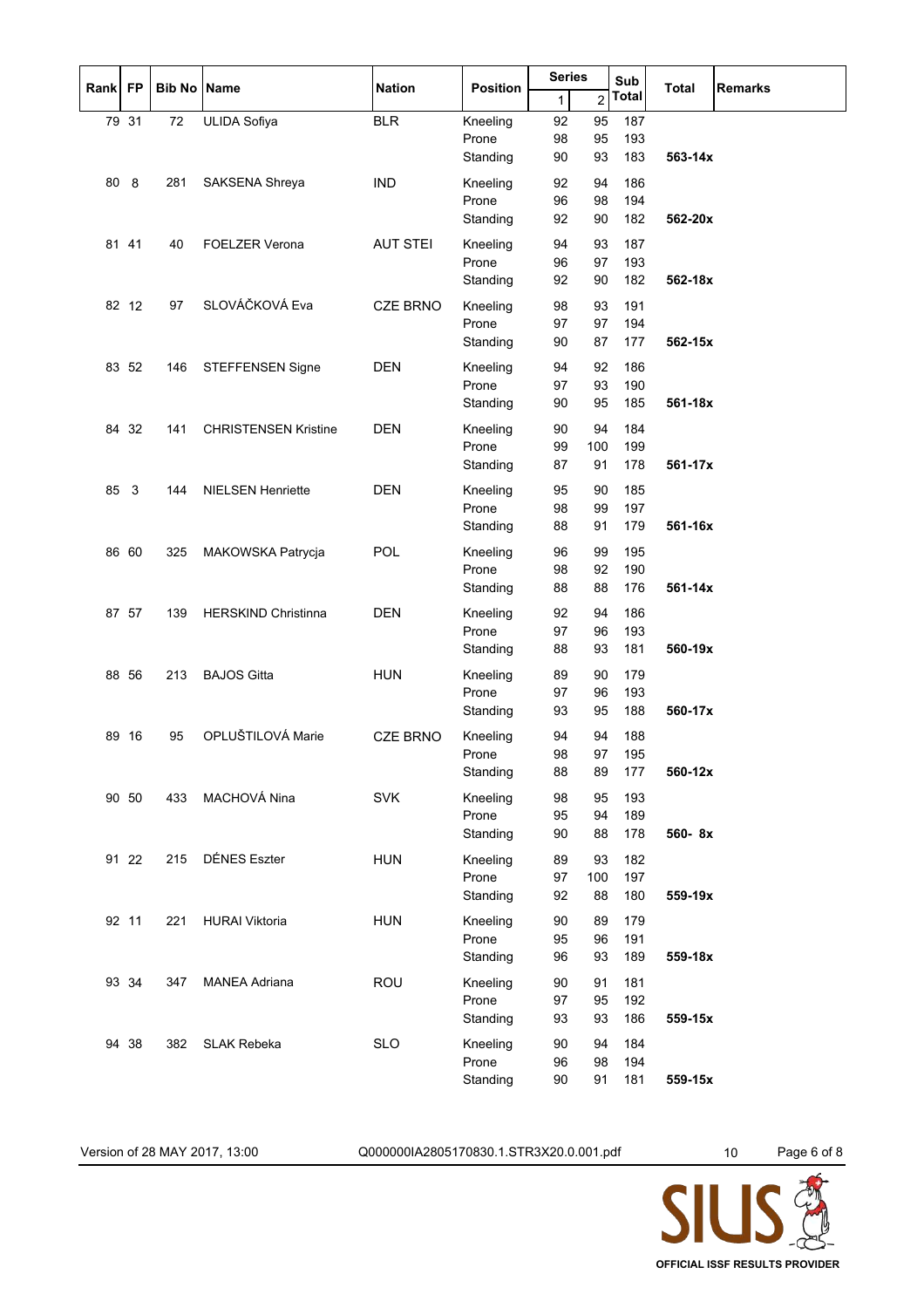| Rank   | <b>FP</b> | <b>Bib No Name</b> |                            | <b>Nation</b>              | <b>Position</b> | <b>Series</b> |     | Sub<br><b>Total</b> |           | <b>Remarks</b> |
|--------|-----------|--------------------|----------------------------|----------------------------|-----------------|---------------|-----|---------------------|-----------|----------------|
|        |           |                    |                            |                            |                 | 1             | 2   | <b>Total</b>        |           |                |
|        | 95 14     | 467                | <b>GOMES Ruby</b>          | <b>USA</b>                 | Kneeling        | 92            | 89  | 181                 |           |                |
|        |           |                    |                            |                            | Prone           | 98            | 98  | 196                 |           |                |
|        |           |                    |                            |                            | Standing        | 92            | 90  | 182                 | 559-14x   |                |
|        | 96 45     | 131                | JIRÁKOVÁ Vladimíra         | <b>CZE PRAHA</b>           | Kneeling        | 96            | 95  | 191                 |           |                |
|        |           |                    |                            |                            | Prone           | 98            | 96  | 194                 |           |                |
|        |           |                    |                            |                            | Standing        | 84            | 89  | 173                 | 558-20x   |                |
|        | 97 53     | 163                | <b>MILLIERE Julie</b>      | <b>FRA</b>                 | Kneeling        | 93            | 93  | 186                 |           |                |
|        |           |                    |                            |                            | Prone           | 98            | 100 | 198                 |           |                |
|        |           |                    |                            |                            | Standing        | 88            | 86  | 174                 | 558-19x   |                |
|        | 98 30     | 61                 | <b>HURYNOVICH Lizaveta</b> | <b>BLR</b>                 | Kneeling        | 94            | 92  | 186                 |           |                |
|        |           |                    |                            |                            | Prone           | 95            | 95  | 190                 |           |                |
|        |           |                    |                            |                            | Standing        | 89            | 93  | 182                 | 558-15x   |                |
| 99     | 9         | 56                 | <b>EGENDER Bianca</b>      | <b>AUT VORARL Kneeling</b> |                 | 90            | 92  | 182                 |           |                |
|        |           |                    |                            |                            | Prone           | 97            | 99  | 196                 |           |                |
|        |           |                    |                            |                            | Standing        | 91            | 88  | 179                 | 557-14x   |                |
| 100 11 |           | 436                | MAZANOVA Michaela          | <b>SVK</b>                 | Kneeling        | 93            | 93  | 186                 |           |                |
|        |           |                    |                            |                            | Prone           | 96            | 98  | 194                 |           |                |
|        |           |                    |                            |                            | Standing        | 92            | 84  | 176                 | 556-17x   |                |
| 101 61 |           | 112                | KOLKOVÁ Kateřina           | <b>CZE</b>                 | Kneeling        | 99            | 93  | 192                 |           |                |
|        |           |                    |                            | <b>OSTRAVA</b>             | Prone           | 96            | 96  | 192                 |           |                |
|        |           |                    |                            |                            |                 | 85            | 87  | 172                 | 556-14x   |                |
|        |           |                    |                            |                            | Standing        |               |     |                     |           |                |
| 102 15 |           | 55                 | <b>CERIC Angelina</b>      | <b>AUT VORARL Kneeling</b> |                 | 91            | 94  | 185                 |           |                |
|        |           |                    |                            |                            | Prone           | 93            | 96  | 189                 |           |                |
|        |           |                    |                            |                            | Standing        | 94            | 88  | 182                 | $556-13x$ |                |
| 103 34 |           | 42                 | KITZBICHLER Jasmin         | <b>AUT</b>                 | Kneeling        | 92            | 94  | 186                 |           |                |
|        |           |                    |                            |                            | Prone           | 93            | 96  | 189                 |           |                |
|        |           |                    |                            |                            | Standing        | 94            | 86  | 180                 | 555-10x   |                |
| 104 21 |           | 427                | KLUKNAVSKÁ Júlia           | <b>SVK</b>                 | Kneeling        | 93            | 94  | 187                 |           |                |
|        |           |                    |                            |                            | Prone           | 97            | 94  | 191                 |           |                |
|        |           |                    |                            |                            | Standing        | 88            | 88  | 176                 | 554-17x   |                |
| 105 30 |           | 96                 | RAZÍMOVÁ Tereza            | <b>CZE DUK</b>             | Kneeling        | 92            | 92  | 184                 |           |                |
|        |           |                    |                            |                            | Prone           | 98            | 95  | 193                 |           |                |
|        |           |                    |                            |                            | Standing        | 87            | 90  | 177                 | 554-11x   |                |
| 106 26 |           | 437                | MELENOVÁ Timea             | <b>SVK</b>                 | Kneeling        | 91            | 94  | 185                 |           |                |
|        |           |                    |                            |                            | Prone           | 99            | 93  | 192                 |           |                |
|        |           |                    |                            |                            | Standing        | 86            | 90  | 176                 | 553-12x   |                |
| 107 28 |           | 65                 | <b>PALIUSHYK Taisa</b>     | <b>BLR</b>                 | Kneeling        | 88            | 94  | 182                 |           |                |
|        |           |                    |                            |                            | Prone           | 98            | 96  | 194                 |           |                |
|        |           |                    |                            |                            | Standing        | 87            | 90  | 177                 | 553-10x   |                |
| 108 35 |           | 444                | ŠÁLYOVÁ Beáta              | <b>SVK</b>                 | Kneeling        | 88            | 92  | 180                 |           |                |
|        |           |                    |                            |                            | Prone           | 96            | 97  | 193                 |           |                |
|        |           |                    |                            |                            | Standing        | 89            | 90  | 179                 | 552-16x   |                |
| 109 48 |           | 140                | <b>HVIDBERG Sara</b>       | <b>DEN</b>                 | Kneeling        | 91            | 94  | 185                 |           |                |
|        |           |                    |                            |                            | Prone           | 95            | 97  | 192                 |           |                |
|        |           |                    |                            |                            | Standing        | 90            | 85  | 175                 | 552-12x   |                |
| 110 5  |           | 300                | <b>EVARDSONE Dzeneta</b>   | LAT                        | Kneeling        | 92            | 93  | 185                 |           |                |
|        |           |                    |                            |                            | Prone           | 98            | 98  | 196                 |           |                |
|        |           |                    |                            |                            | Standing        | 83            | 87  | 170                 | 551-14x   |                |

Version of 28 MAY 2017, 13:00 Q000000IA2805170830.1.STR3X20.0.001.pdf 10 Page 7 of 8